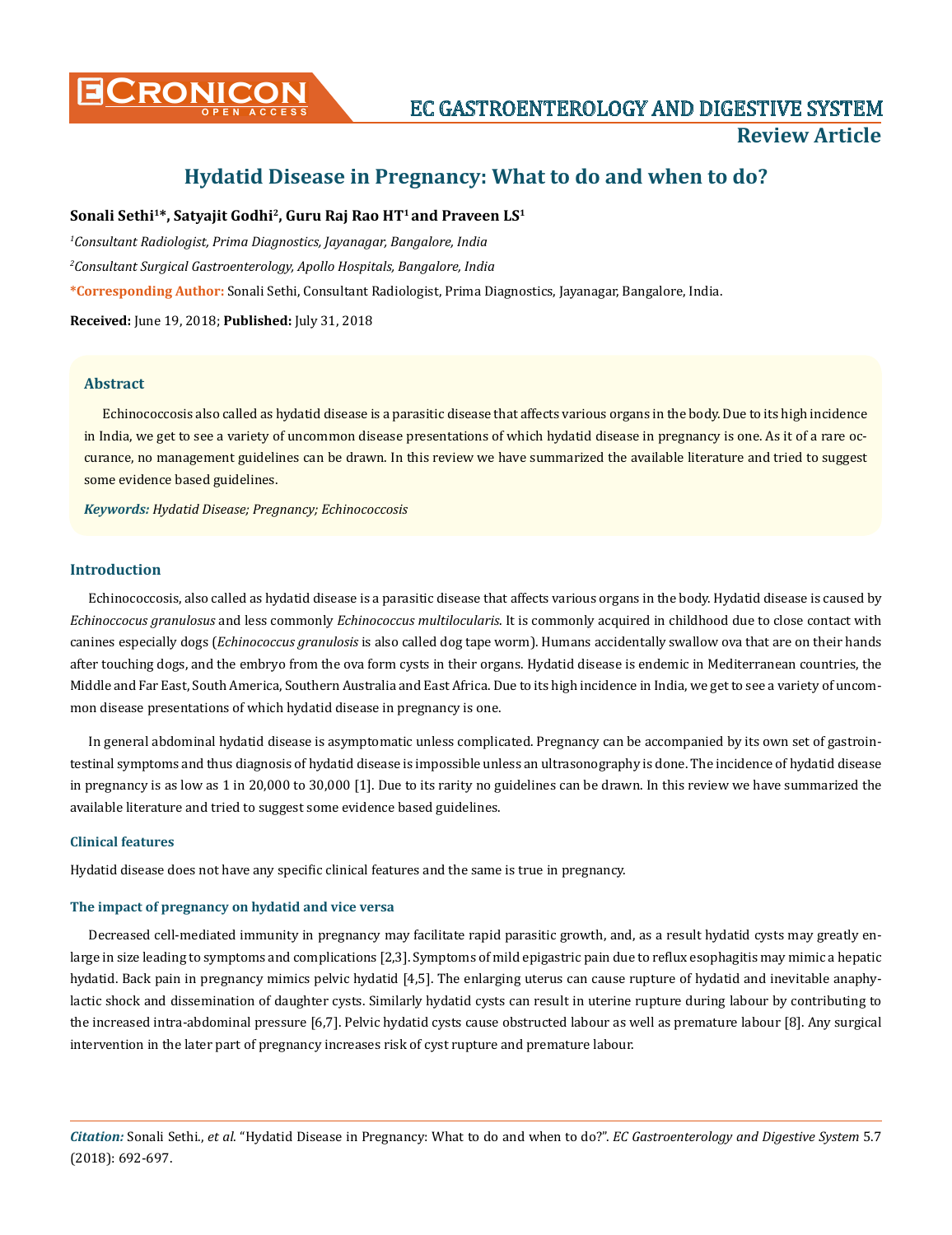#### **Diagnosis**

**Imaging tests:** The best and easiest way to diagnose hydatid disease in pregnancy is an ultrasonography of abdomen. Single hydatid cyst can mimic simple hepatic cyst. Multi-vesicular cysts manifest as well defined fluid collections in a honeycomb pattern with multiple septa. Daughter cysts appear as cysts within a cyst. MRI has a complementary role to define the exact extent of the disease and for evaluation of internal characteristics. While ultrasonography is considered safe during all stages of pregnancy it has been concluded in a large cohort that exposure to MRI was not associated with increased risk of harm to the fetus. However gadolinium is associated with rhematological, inflammatory, infiltrative skin conditions, stillbirth and neonatal death and should not be administered [9]. Computed tomography is best avoided during pregnancy due to risk of radiation to the fetus.



```
Figure
```
MRI abdomen and pelvis images of a 26 year old previously healthy patient who presented with severe abdominal pain at 28 weeks of gestation. Diagnosis was made on ultra-sonography complemented with serological tests and MRI was performed to define the disease extent. The patient was informed about the treatment options and side effects of each. She was advised surgery for which she did not give consent. She was put on oral albendazole. She went into spontaneous labour at 37 weeks and the second stage of labour was shortened by the application of forceps and corticosteroid cover was provided. A healthy baby was delivered and the post-partum course was uneventful and mild interval regression of the cyst was seen on follow up ultrasonography. She was again counselled for surgery for which she did not agree. Long term follow up of the baby's development is not available.

#### **Laboratory tests**

Basic laboratory tests are nonspecific. They may indicate complications for example, an elevated total white count may indicate an infected hydatid cyst, elevated liver function tests especially alkaline phosphatase and gamma glutamyl transpeptidase may indicate biliary tract involvement with hydatid [10].

#### **Serological tests**

These tests are based on the reaction and precipitation of test antigen and circulating antibodies in the host and include immunoelectrophoresis, enzyme linked immune-sorbent assay (ELISA) and western blot tests [11]. Immuno-electrophoresis has a diagnostic value of 91% to 94% for hepatic cysts and 69%to 70% for pulmonary cysts [12]. ELISA has sensitivity from 64% to 100% and western blot with purified antigens is highly useful [13,14]. The arc 5 antibody test has a specificity of 91% [15]. These tests are very useful for diagnosis and post treatment follow up.

*Citation:* Sonali Sethi., *et al*. "Hydatid Disease in Pregnancy: What to do and when to do?". *EC Gastroenterology and Digestive System* 5.7 (2018): 692-697.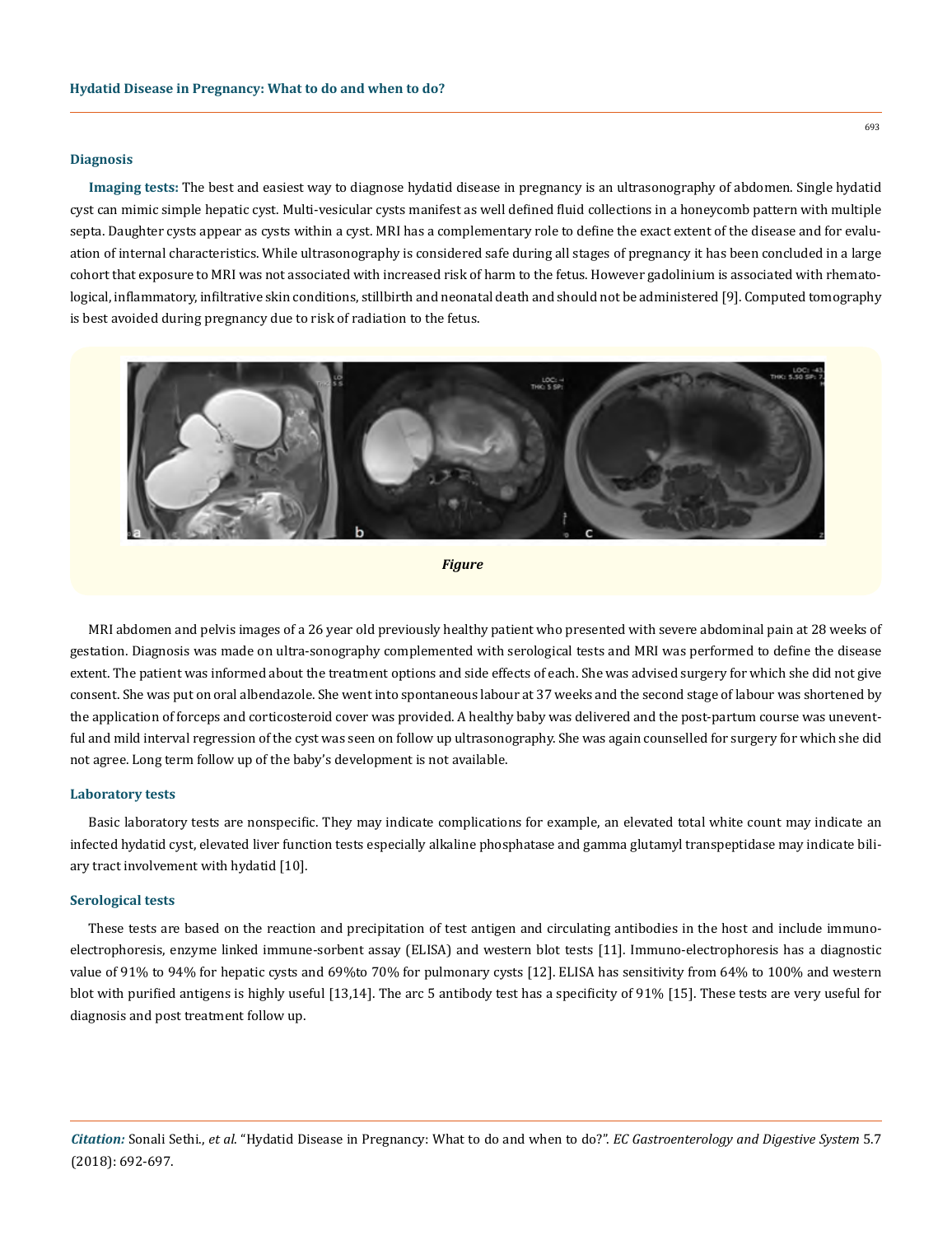**Treatment:** Can be divided into the following categories

- 1) Observation
- 2) Percutaneous aspiration
- 3) Chemotherapy
- 4) Surgery

The World Health Organisation (WHO) Informal Working Group on Echinococcosis described a US classification system which is intended to follow the natural history of hydatid disease [16]. This classification guides treatment of hydatid disease (Table 1).

| <b>Cyst Type</b> | <b>Status</b>     | <b>Ultrasound Features</b>                                                                                       | <b>Remarks</b>                                                           |
|------------------|-------------------|------------------------------------------------------------------------------------------------------------------|--------------------------------------------------------------------------|
| CL.              | Active            | Signs not pathognomonic, unilocular, no cyst wall                                                                | Usually early stage, not fertile; differential<br>diagnosis is necessary |
| CE1              | Active            | Cyst wall, hydatid sand                                                                                          | Usually fertile                                                          |
| CE <sub>2</sub>  | Active            | Multivesicular, cyst wall, rosette like                                                                          | Usually fertile                                                          |
| CE <sub>3</sub>  | Transi-<br>tional | Detached laminated membrane, water-lily sign, less round-<br>decreased intracystic pressure                      | Starting to degenerate, may produce daughter<br>cysts                    |
| CE4              | Inactive          | Heterogeneous hypoechogenic or hyperechogenic degenerative<br>contents; no daughter cysts                        | Usually no living protoscoleces; differential<br>diagnosis is necessary  |
| CE5              | Inactive          | Thick calcified wall, calcification partial to complete; not<br>pathognomonic but highly suggestive of diagnosis | Usually no living protoscoleces                                          |

*Table 1: International classification of ultrasound images in cystic echinococcosis for application in clinical and field epidemiological settings. CL: Cystic Lesions; CE: Cystic Echinococcosis.*

**Observation:** This is not a routine recommendation as cyst complications are more common during pregnancy which can be fatal for both mother and foetus. Observation is practised if the cysts are small and located in posterior liver segments, upper abdominal organs and retro peritoneum.

## **Percutaneous aspiration**

Percutaneous aspiration is popular technique for the treatment of hepatic hydatid.

Current indications for percutaneous treatment include:

- 1) Univesicular cysts: WHO classification cystic echinococcosis CE 1.
- 2) Univesicular cysts with detached membrane: WHO classification CE 3.
- 3) Some multi-vesicular cysts: WHO classification CE 2.

Contraindications include:

- 1) Cysts inaccessible to puncture.
- 2) Cysts in which puncture may damage structures in the vicinity.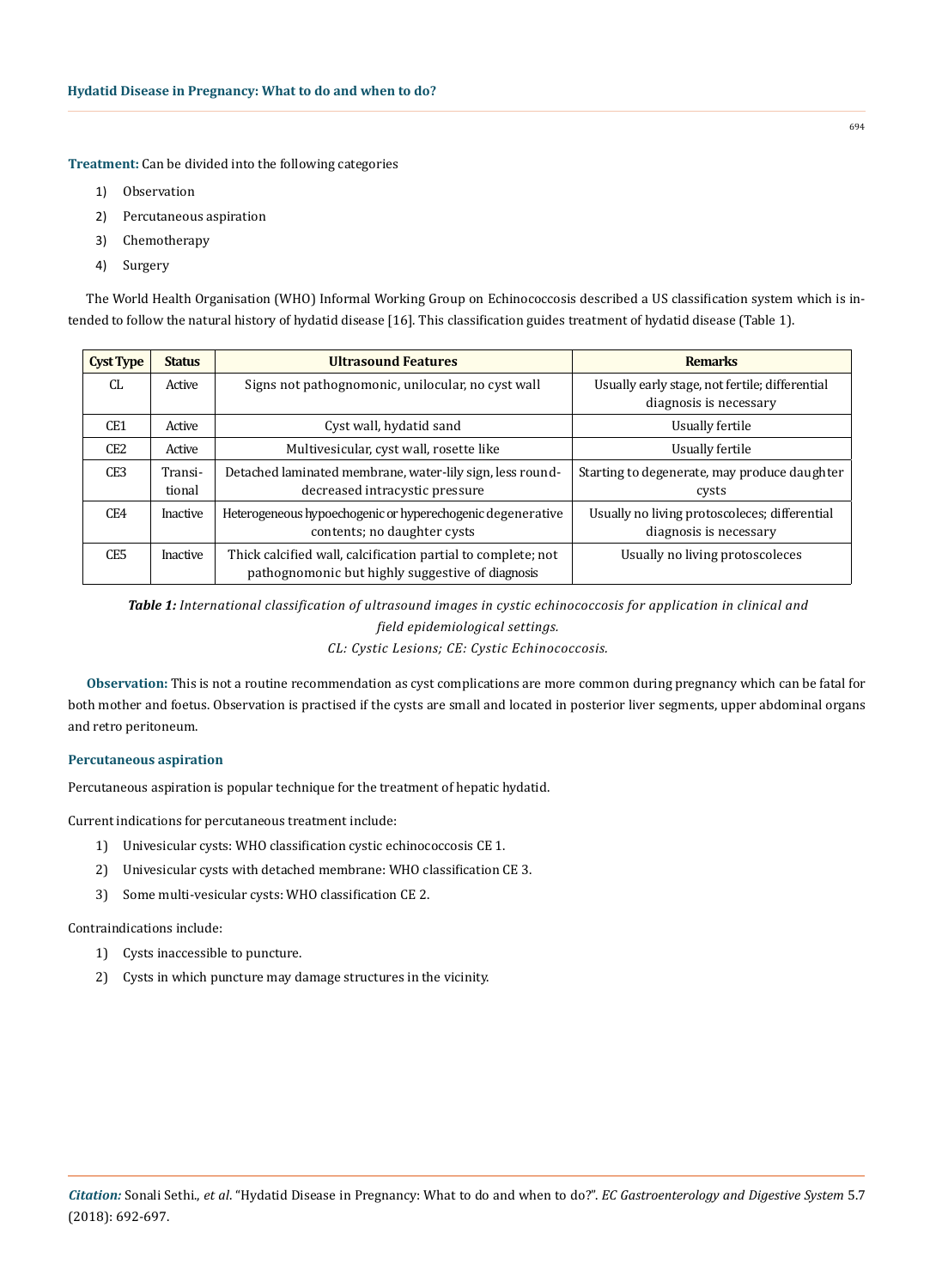Three different techniques of percutaneous treatment:

- **1) PAIR:** Puncture, aspiration of the cyst contents, injection of protoscolicidal agents and reaspiration of cyst contents.
- **2) PAIR catheterization technique:** After PAIR a catheter is introduced by Seldinger technique and the catheter is left in situ for drainage.
- **3) PEVAC:** Percutaneous evacuation of cyst content, in which the PAIR-catheterization drainage is done initially and then the catheter is replaced by 14-18F stiff sheath. A suction catheter is introduced into the sheath and the contents are sucked. The cyst is continuously irrigated by protoscolicidals. Later the sheath is removed and catheter of the same size is placed. The catheter is removed subsequently once discharge is nil.

Percutaneous treatment should be considered in pregnancy as it is safe and is performed under sedation [17,18]. A meta-analysis comparing the clinical outcomes for 769 patients with hepatic hydatid cyst treated with PAIR plus albendazole or mebendazole with 952 controls undergoing surgery, Pair plus chemotherapy showed better clinical and parasitologic efficacy, lower rates of morbidity mortality, and disease recurrence; and shorter hospital stays [19]. [Ustunsoz B](https://www.ncbi.nlm.nih.gov/pubmed/?term=Ustunsoz%20B%5BAuthor%5D&cauthor=true&cauthor_uid=17972086)., *et al.* studied 6 pregnant women with hepatic hydatid who underwent PAIR without albendazole therapy. They followed up the patients with sonography every 2 weeks during pregnancy to every 3 months post-partum in the first year, every 6 months in the second year and then yearly thereafter. First 5 cases developed solid appearance of the cyst indicating cure in 22 months. 6<sup>th</sup> case developed cystobiliary fistula which healed by conservative management [20]. Jayant., *et al.* described a case 32 weeks pregnant women with obstructive jaundice. On ultrasonography she has a Gharbi type II large hepatic hydatid cyst occupying segment V and VI. She underwent PAIR and was started on albendazole therapy. She delivered a normal baby. Post-partum albendazole was continued till 6 months. Ultrasonography done 3 months later did not showed any hydatid cyst [21].

#### **Chemotherapy**

Chemotherapy consists of Albendazole. Albendazole cannot be given during the first trimester of pregnancy due to it teratogenic effects. Most common abnormalities detected include limb and facial abnormalities [22]. Treating hydatid cyst in pregnancy only with albendazole has been reported by Malhotra., *et al.* Malhotra., *et al.* reported a 22 weeks pregnant women who had hydatid cyst in left lobe of liver. She was treated with albendazole therapy till delivery. She had a full term normal delivery with a healthy baby. 2 months post-partum she underwent partial cystectomy. Van Vliet., *et al.* managed a 20 year old Turkish women detected with multiple hydatid cysts in liver only with albendazole and a cover of corticosteroids during labour [23].

#### **Surgery**

Surgery in hydatid disease can be conservative or radical. Conservative techniques include deroofing of cysts and evacuation of daughter cysts. Radical techniques include cysto-pericystectomy and hepatic resection. Indication of surgery include large segment III and IV cysts and cysts opening into bile ducts and peritoneal cavity. The best time to perform surgery is in the second trimester, Though surgery has been performed during caesarean section as reported in 3 females in Libya [2]. One case of pelvic hydatid causing obstructed labour has been reported from India. She underwent caesarean section and intra-operatively the pelvic hydatid was excised completely [24]. Hemihepatectomy has also been performed during pregnancy [25].

The indication for surgery and the type of surgery should be individualised. Carlos Manterola reported 12 pregnant women with abdominal hydatid disease [26]. 11 had hepatic hydatid and 4 in addition had cysts in bladder, ovarian, peritoneum, mesentery and spleen. 9 of 12 patients underwent surgery. One in first trimester, 6 during second trimester and 2 in the third trimester and at delivery. The indications for surgery as per Carlos were hepatic cysts located in segment III, IV, V and VI, cysts in other abdominal organs which had grown into pelvis, cyst size more than 5 cms in diameter, cyst with imminent rupture, biliary tract communication, infection, and hepatothoracic transit.

695

*Citation:* Sonali Sethi., *et al*. "Hydatid Disease in Pregnancy: What to do and when to do?". *EC Gastroenterology and Digestive System* 5.7 (2018): 692-697.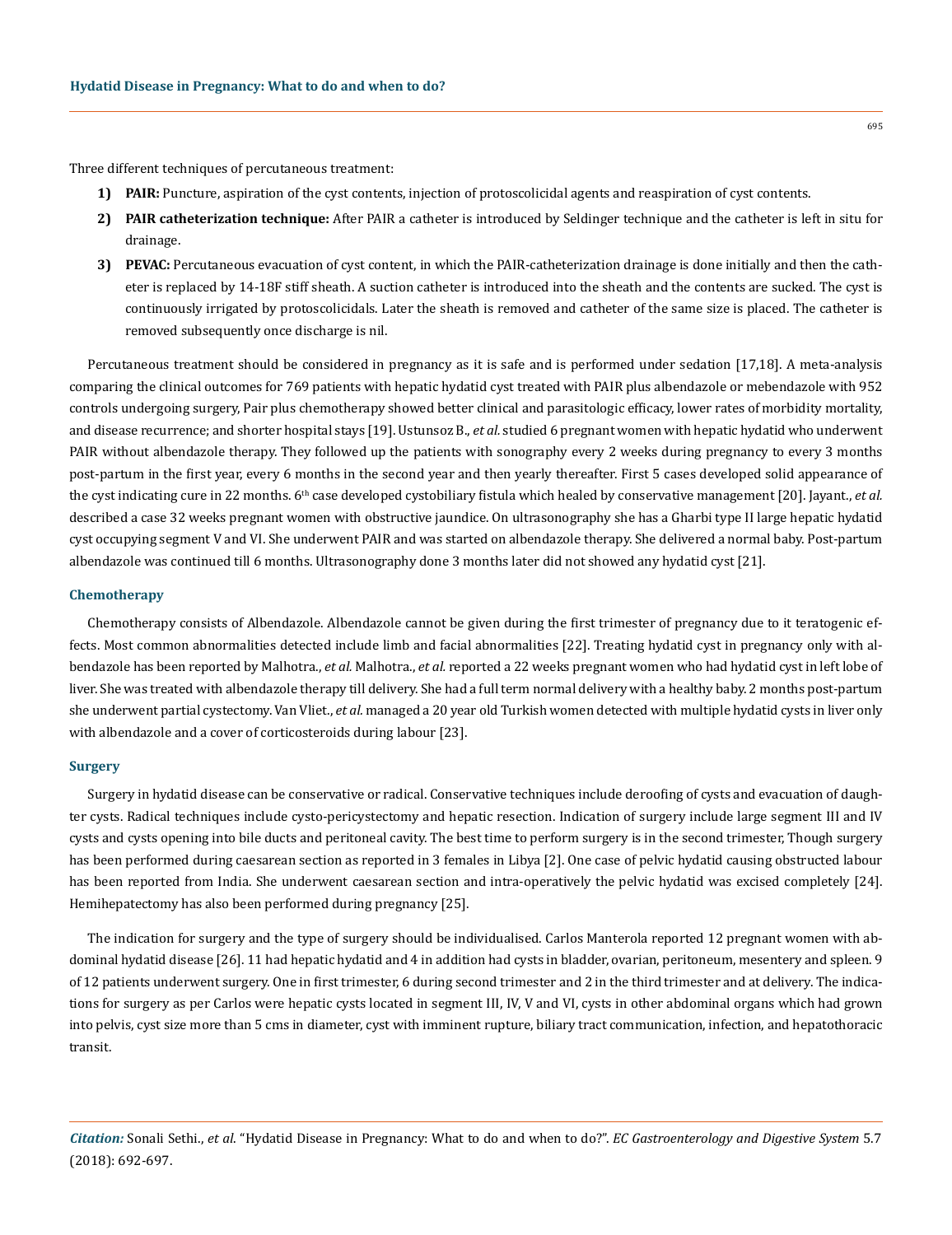#### **Summary and Conclusion**

Any pregnant patient who complains of abdominal pain should undergo an ultrasound whole abdomen. Hydatid disease is difficult to diagnose in pregnancy due to overlapping symptoms. A high index of suspicion should be practised in endemic areas. WHO classification is a guide to treatment of hydatid cysts. Management of hydatid cyst includes observation, PAIR, chemotherapy and surgery. No guidelines are available for choosing the type of treatment. Observation is advisable in small hydatid cysts and retroperitoneal hydatid cysts though no specific size is mentioned. PAIR with or without albendazole is safe in pregnancy and is indicated in CE1, CE 3 and few CE 2 cases. Albendazole alone or with PAIR is advisable to be started only after first trimester due to its teratogenic effect. Surgery for hydatid cyst in pregnancy have specific indications. The safest period to operate is during the second trimester. Some surgeons have operated during the caesarean section. Emergency surgery may be needed in cases of intraperitoneal rupture, intrathoracic rupture, infection and pelvic hydatid causing obstructed labour.

### **Bibliography**

- 1. [Abu-Eshy S and Ali ME. "Hydatid cyst associated with pregnancy: A case report and review of the literature".](http://www.annsaudimed.net/files.php?force&file=ansmej_19_2_130_400893702.pdf) *Annals of Saudi Medicine*  [19 \(1999\): 130-131.](http://www.annsaudimed.net/files.php?force&file=ansmej_19_2_130_400893702.pdf)
- 2. Wen H., *et al*[. "Diagnosis and treatment of human hydatidoses".](https://www.ncbi.nlm.nih.gov/pmc/articles/PMC1381596/) *British Journal of Clinical Pharmacology* 35.6 (1993): 565-574.
- 3. Crow JP., *et al*[. "Echinococcal disease of the liver in pregnancy".](https://www.ncbi.nlm.nih.gov/pubmed/2278905) *HPB Surgery* 2.2 (1990): 115-119.
- 4. Yildirgan MI., *et al*[. "Intrabiliary rupture in liver hydatid cysts: results of 20 years' experience".](https://www.ncbi.nlm.nih.gov/pubmed/14743572) *Acta Chirurgica Belgica* 103.6 (2003): [621-625.](https://www.ncbi.nlm.nih.gov/pubmed/14743572)
- 5. Rahman MS., *et al*[. "Obstetric and gynaecological presentations of hydatid disease".](https://www.ncbi.nlm.nih.gov/pubmed/7104259) *British Journal of Obstetrics and Gynaecology* 89.8 [\(1982\): 665-670.](https://www.ncbi.nlm.nih.gov/pubmed/7104259)
- 6. Can D., *et al*[. "Hepatic and splenic hydatid cyst during pregnancy".](https://www.ncbi.nlm.nih.gov/pubmed/12942259) *Archives of Gynecology and Obstetrics* 268.3 (2003): 239-240.
- 7. Grio R., *et al*[. "Uterine rupture in modern obstetrics".](https://www.ncbi.nlm.nih.gov/pubmed/2290596) *Minerva Ginecologica* 42.10 (1990): 399-401.
- 8. Dede S., *et al*[. "Recurrent pelvic hydatid cyst obstructing labor, with a concomitant hepatic primary. A case report".](https://www.ncbi.nlm.nih.gov/pubmed/11883356) *Journal of Reproductive Medicine* [47.2 \(2002\): 164-166.](https://www.ncbi.nlm.nih.gov/pubmed/11883356)
- 9. Ray JG., *et al*[. "Association Between MRI Exposure During Pregnancy and Fetal and Childhood Outcomes".](https://www.ncbi.nlm.nih.gov/pubmed/27599330) *Journal of the American Medical Association* [316.9 \(2016\): 952-961.](https://www.ncbi.nlm.nih.gov/pubmed/27599330)
- 10. Ai Y., *et al*[. "Clinical characteristics of 1241 cases of intrahepatic cholestasis of pregnancy".](https://www.ncbi.nlm.nih.gov/pubmed/15130343) *Zhonghua Fu Chan Ke Za Zhi* 39.4 (2004): [217-220.](https://www.ncbi.nlm.nih.gov/pubmed/15130343)
- 11. Carmena D., *et al*[. "The immunodiagnosis of Echinococcus multilocularis infection".](https://www.ncbi.nlm.nih.gov/pubmed/17430337) *Clinical Microbiology and Infection* 13.5 (2007): [460-475.](https://www.ncbi.nlm.nih.gov/pubmed/17430337)
- 12. Varela-Dıaz VM., *et al*[. "Immunodiagnosis of human hydatid disease: applications and contributions to a control program in Argen](https://www.ajtmh.org/content/journals/10.4269/ajtmh.1983.32.1079)tina". *[American Journal of Tropical Medicine and Hygiene](https://www.ajtmh.org/content/journals/10.4269/ajtmh.1983.32.1079)* 32.5 (1983): 1079-1087.
- 13. [Coltorti EA. "Standardization and evaluation of an enzyme immunoassay as a screening test for the seroepidemiology of human hy](http://www.ajtmh.org/content/journals/10.4269/ajtmh.1986.35.1000)datidosis". *[American Journal of Tropical Medicine and Hygiene](http://www.ajtmh.org/content/journals/10.4269/ajtmh.1986.35.1000)* 35.5 (1986): 1000-1005.